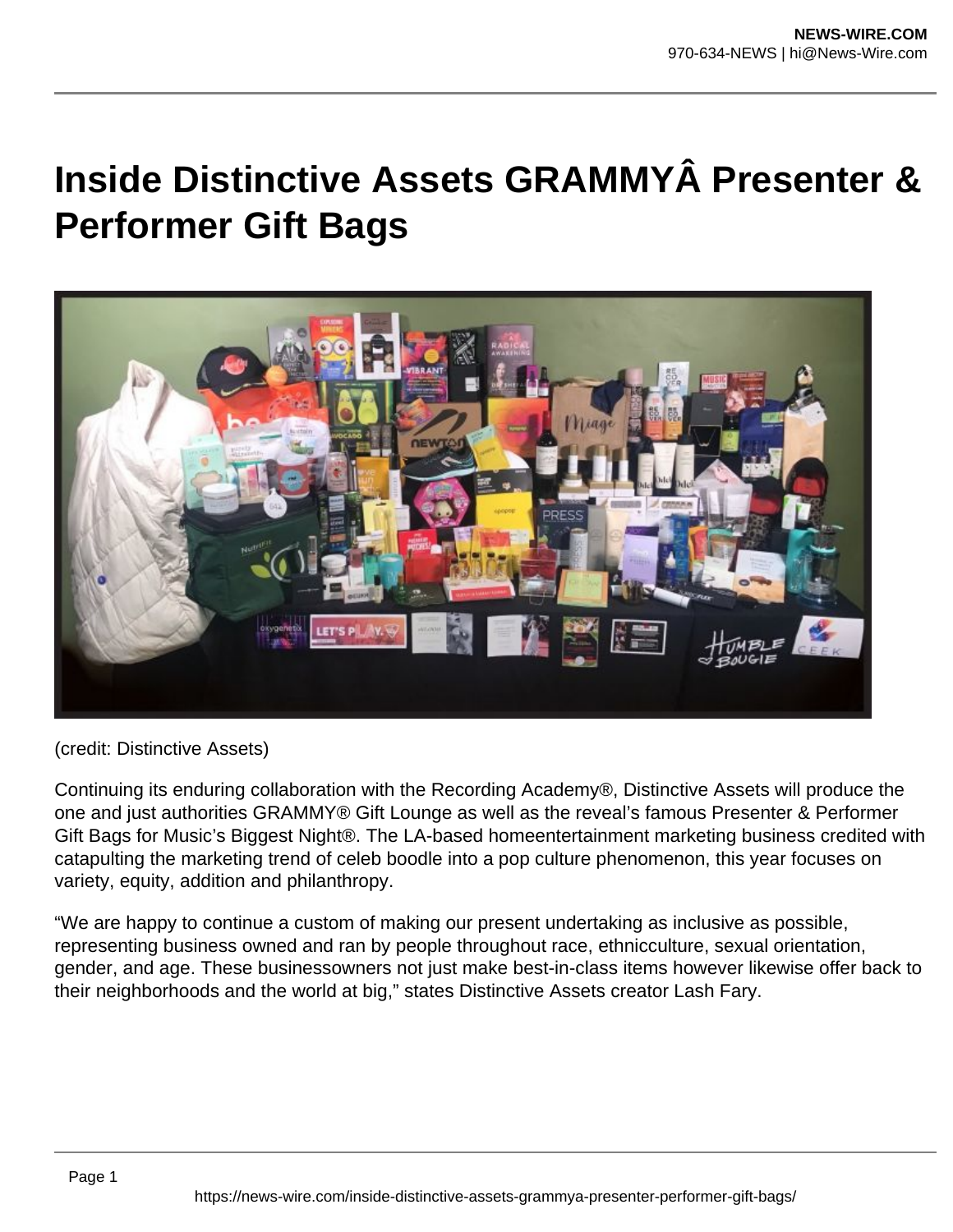

This Sunday April 3, 2022 at the MGM Grand Garden Arena in Las Vegas, the unbelievable skill list which consistsof: Billie Eilish, Brandi Carlile, Brothers Osborne, BTS, Lil Nas X, Foo Fighters, H.E.R. and others will permit to unwind in this year's Gift Lounge is provided by Miage Skincare and hosted by Topgolf Las Vegas. Open to speakers and entertainers throughout 3 complete days of practicesessions the #GRAMMYGiftLounge will function a ground-breaking increased truth experience from M Entertainment Works (MEW) and a luxurious 5-piece collection of Miage's waterless micro-molecule transformative solutions.

Rounding out the lounge gifting experience consistsof these other products as well:

Ceek VR Metaverse virtual truth headsets

Coma Toes trendy lounge slippers from

Grossé Japan museum-quality acclaimed preciousjewelry from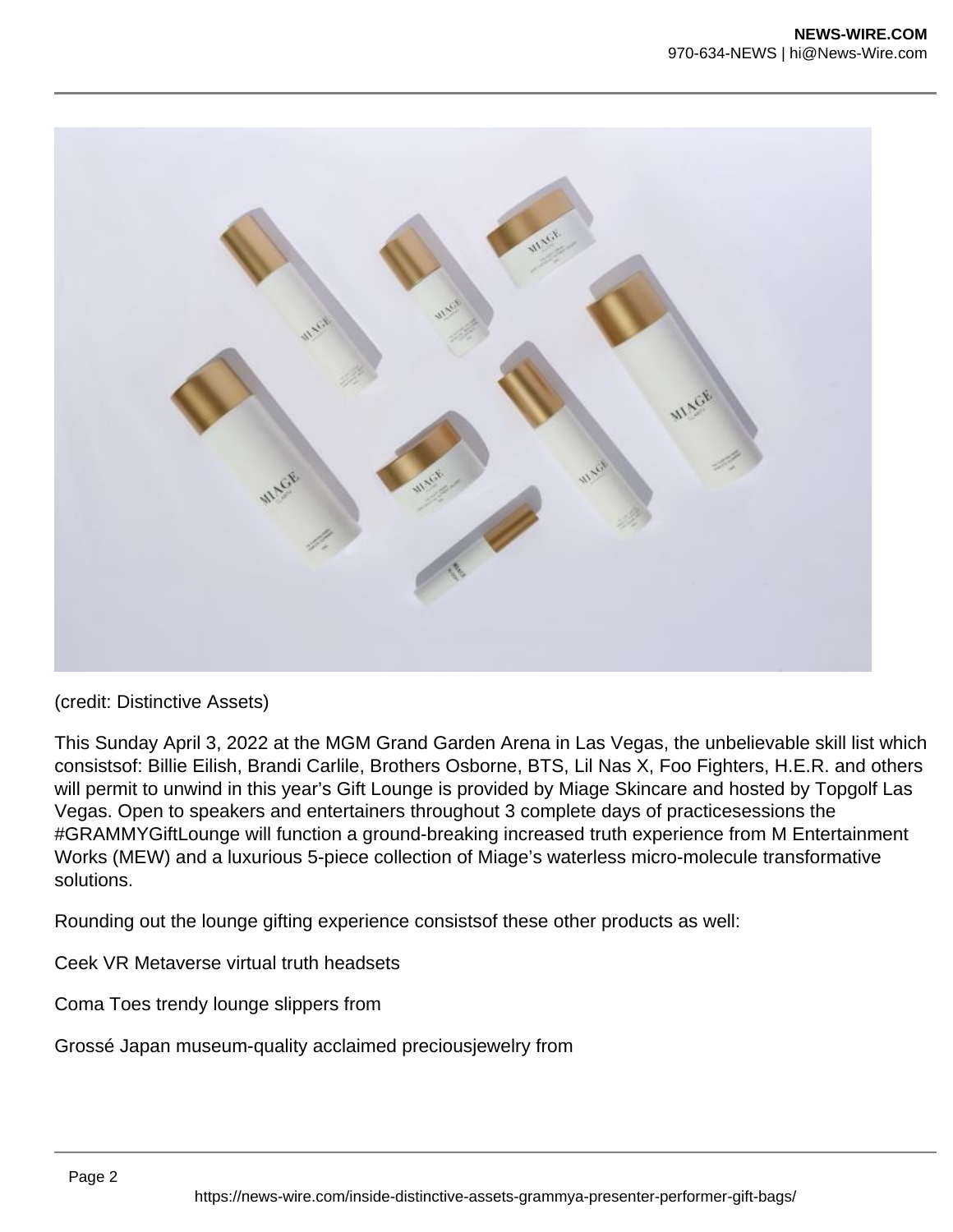PETA x Newton Running cruelty-free vegan running shoes

Four Rose Jewelry Boxes including Rose Box NYC high-end lasting genuine roses

Skinny Sbu Socks – Africa's #1 premium sock brandname

VIP experience at one of 2 all brand-new Topgolf locations in the Los Angeles location

TurboFlex Eyewear with trademarked 360° turning hinges

WowWee's My Squishy Littles along with not yet-released developments in play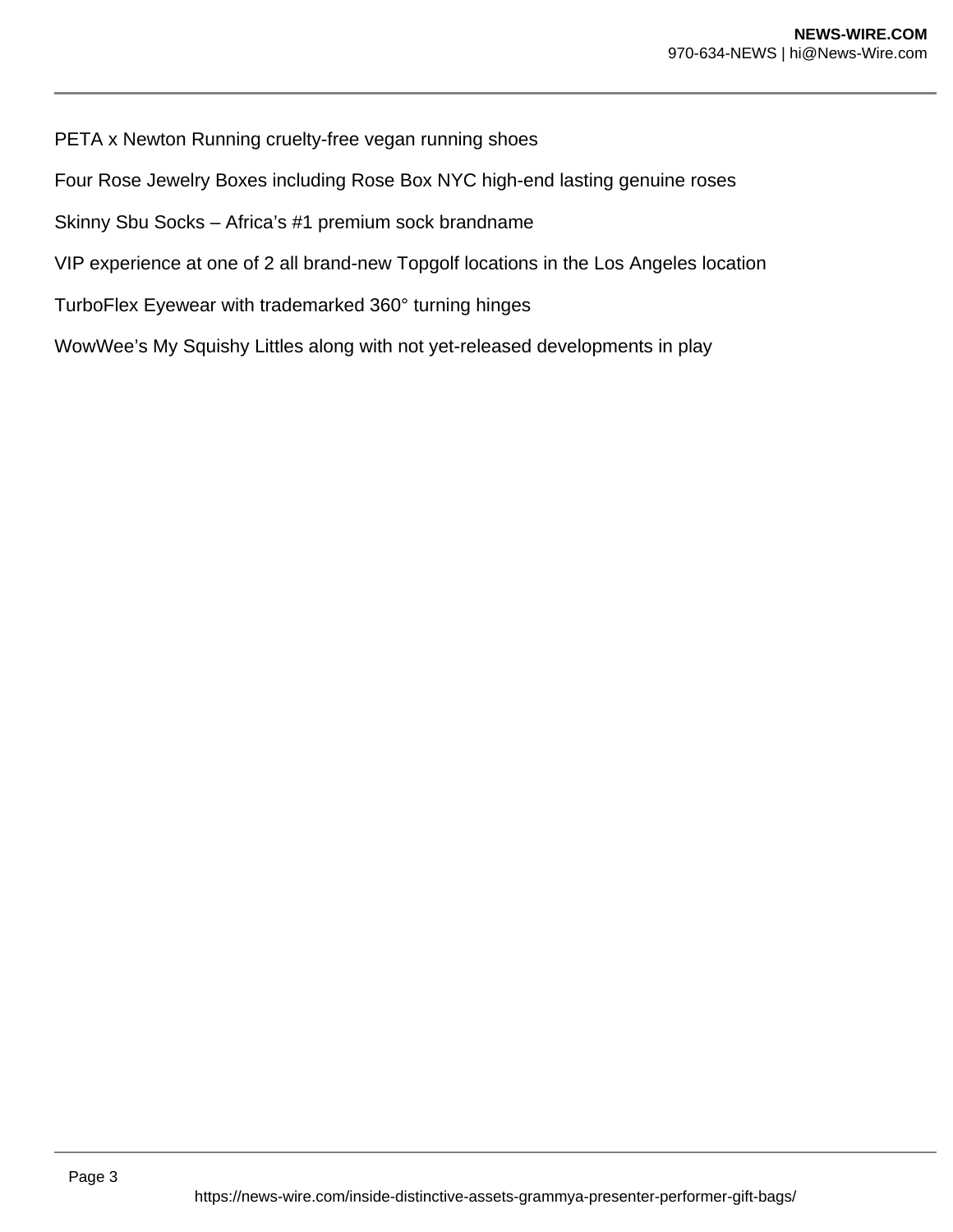

"Despite difficult world occasions and substantial logistical modifications, we are ecstatic to assoonas onceagain be producing remarkable GRAMMY present magic," states Fary. And speaking to the present magic, on top of the experiences and presents at the lounge, the preassembled GRAMMY Gift Bag functions products from 52 business, with each skillfully curated by Fary and his group. The complete list can be seen listedbelow: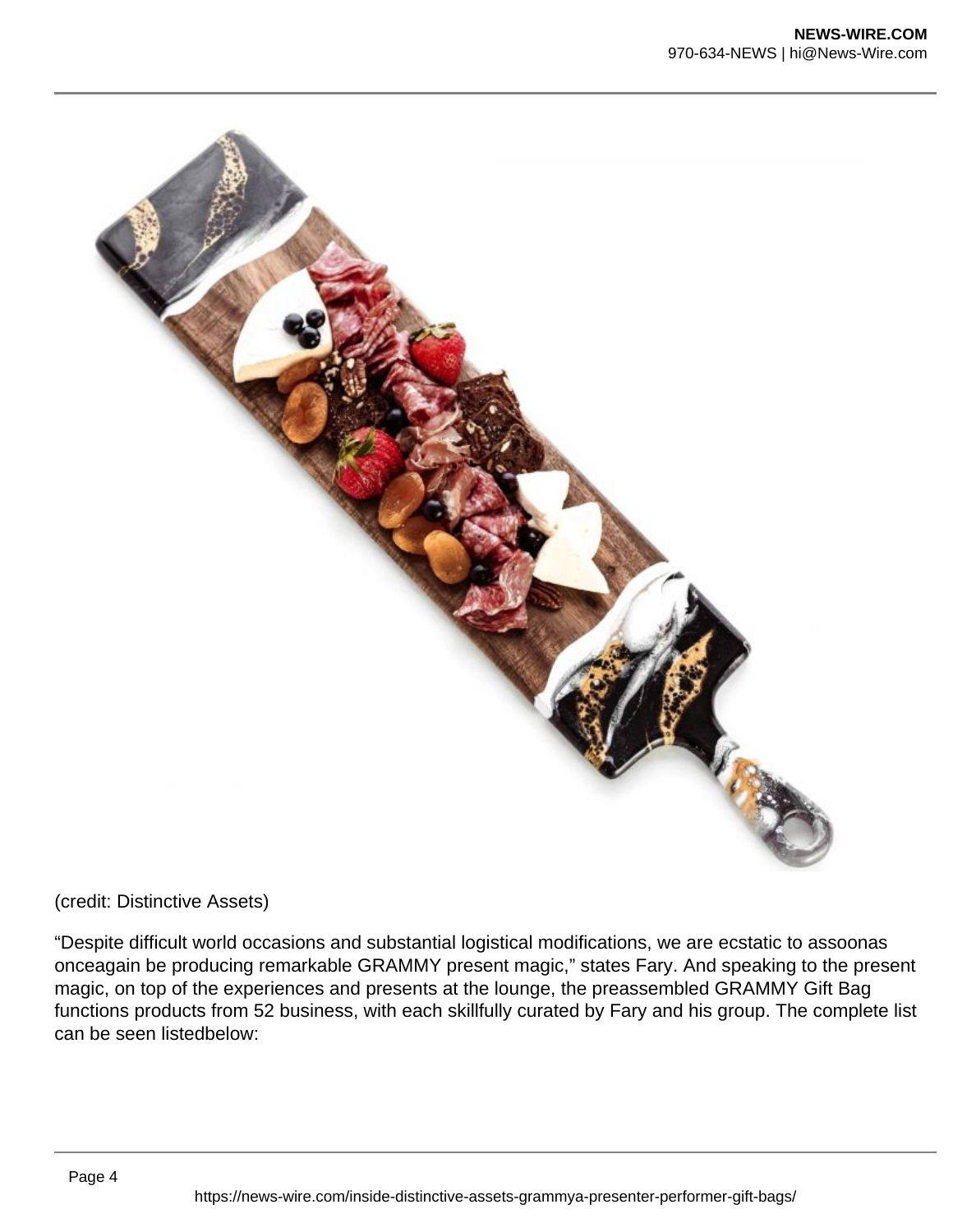Dr. Konstantin Vasyukevich – \$10,000 of treatments and renewal treatments

Art Lipo Plastic Surgery – Celebrity Arms™ Sculpting with Dr. Thomas Su

Kokomo Restaurant – tasting experience for 2

Philips Norelco – Multigroom 7000 is the all-in-one system

Sonicare – Philips One by Sonicare

Lynn & Liana Designs- Acacia baguette board

Nutrifit – 10 courses of completely ready, ready-to-enjoy meals developed by Michelin star Executive Sous Chef, Oscar Gonzales, and Executive Chef and Founder Jackie Keller

Oxygentix – year's supply of the acclaimed breathable makeup structure

Signed By McFly – Planet Naraj Trucker Hat from Black-owned style label

T2 Tea – 4 of its finest tea tools and devices: Hammered Teaspoon Rose Gold, Stainless Steel Flask Aqua, Tea Maker Smokey Blue and Merriest Infuser Aqua

- Word Lyfe Apparel Humble Bougie teeshirts
- Opopop taste covered popcorn kernels
- BYROE bitter green essence toner, fig renewal oil and tofu gel cream
- BathSlut 'Have a Little Taste' sample set of 5 luxuriously fragranced bubble baths
- British M hydrate hair butter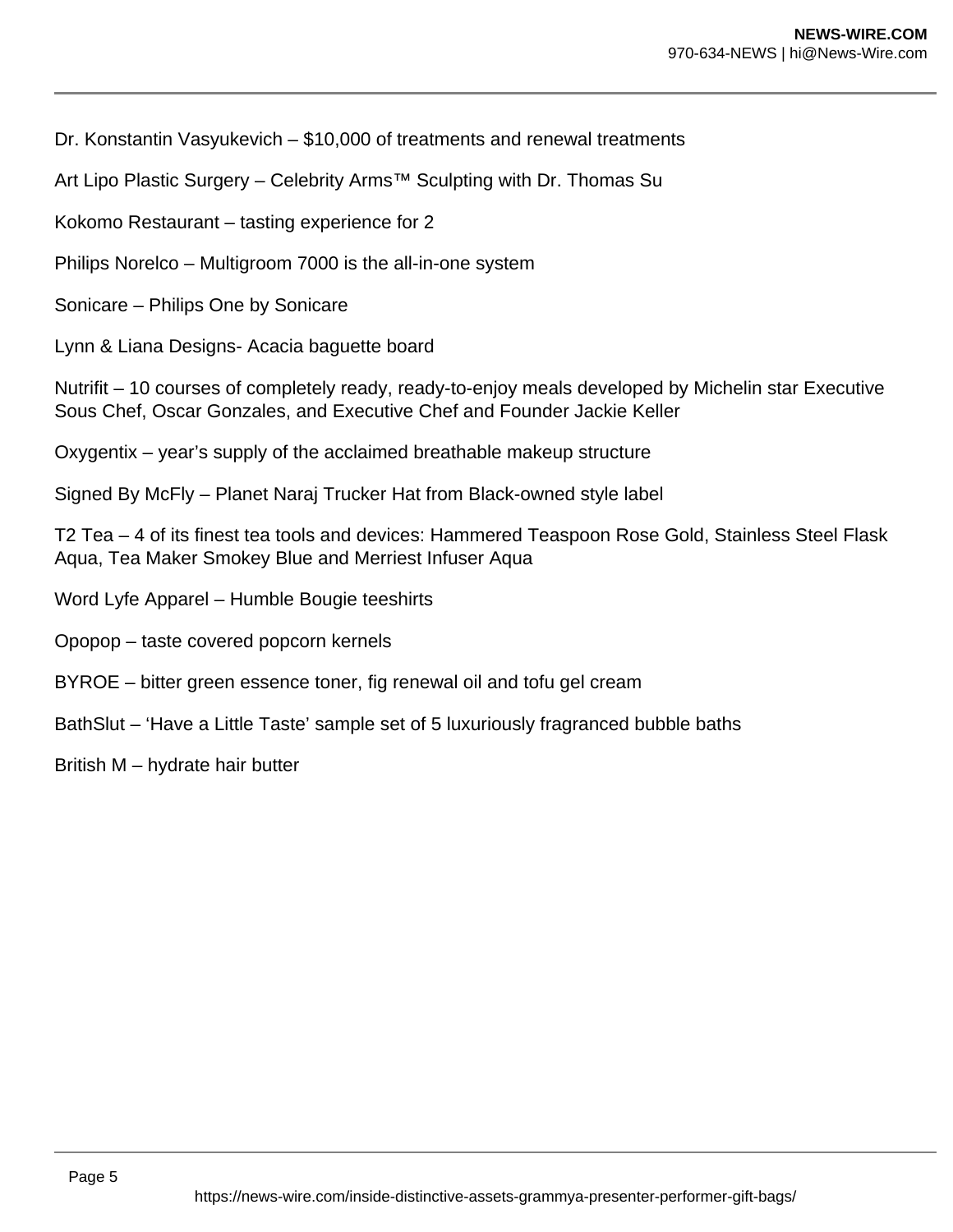

- Canidae sustainable canine food
- Casper snooze wear blanket bathrobe
- The Chai Box little batch chai present set
- COLAB severe volume dry hairshampoo and volume-boosting formula
- Color Street nail strip
- Courtney Racquel Jewelry \$150 present card for online redemption
- C60 Purple Power
- Elixinol sleep quick rest CBD liposome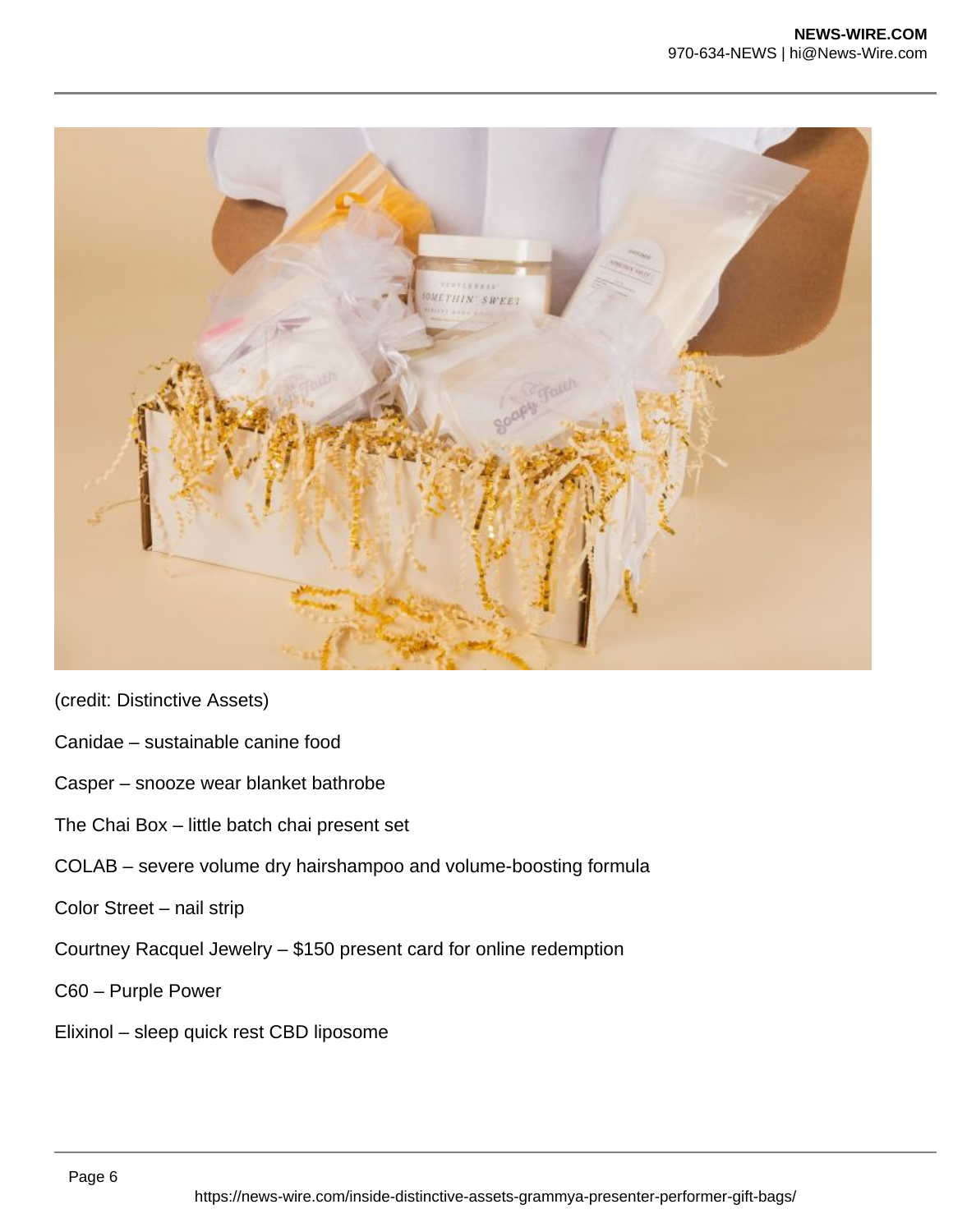Euka – delighted aromatherapy roller

- Exploding Kittens Throw Throw Avocado and Exploding Minions videogames
- For Every Type smooth & hold styling mousse and renewing hair & scalp oil
- Frontera Wines unique 64th edition Frontera Wine cabernet sauvignon
- Gorgeouses27 t-shirts and coffee cups
- The Green Garmento a 'flipping' cool multiple-use laundry bag
- Grey Goose Vodka Strawberry & Lemongrass, Watermelon & Basil, and White Peach & Rosemary
- Hotel Chocolat Everything H-box
- JAYDE Home Essentials Spot Away, the supreme natural area cleaner
- Karma Nuts signature covered cashews
- Love Sun Body radiance natural tinted mineral sunblock
- Manda Fermentation of Japan Manda Wellness Superfood™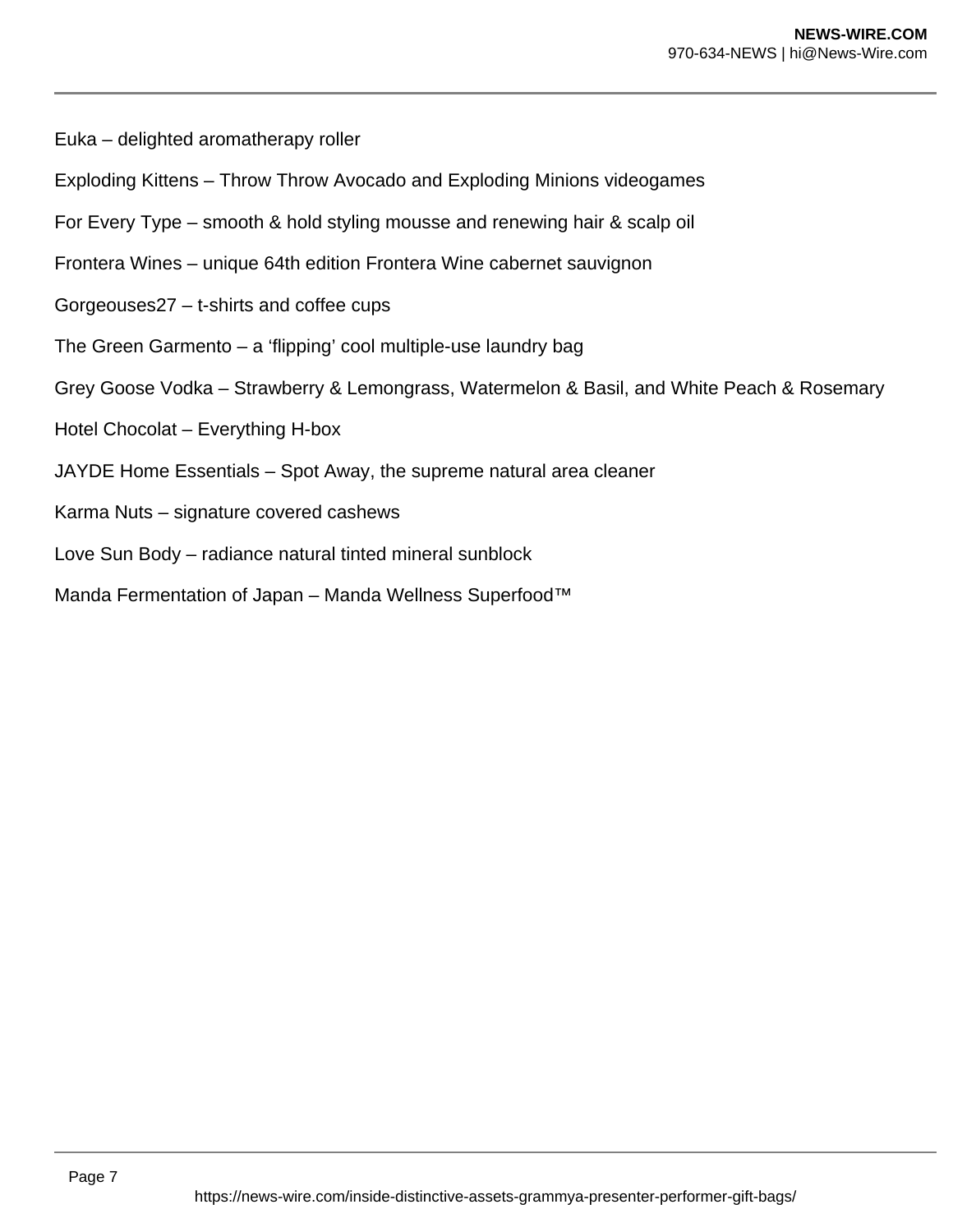

Mastercard Priceless Fragrance – Passion and Optimism

Music Connection – 80-page music trade publication

National Geographic Books – FAUCI Expect the Unexpected: Ten Lessons on Truth, Service, and the Way Forward

- Odele salon-grade hair care items
- Olipop soda muchhealthier and more scrumptious
- Pixi naturallydegradable GLOW Glycolic Boost Sheet Mask